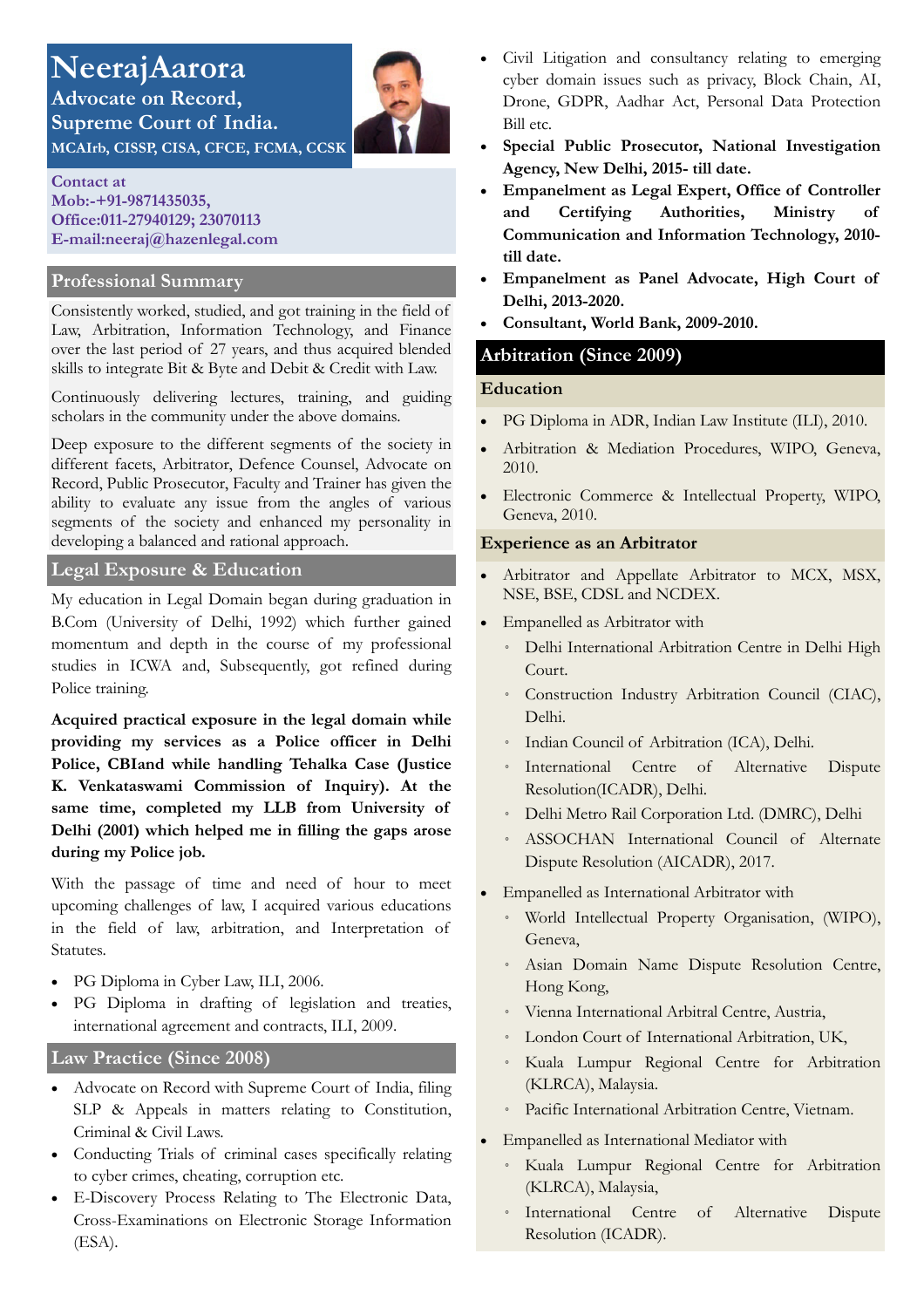- Faculty at ILI on International Commercials arbitration,
- Speaker on ODR, Electronic Evidence in Arbitration, and other Arbitration issues.
- **Adjudicated more than 200 awards till date.**
- **Adjudicated one international award as Domain Name Panellist with ADNDRC, Hong Kong.**
- **Resolved more than 500 matters as conciliator as a member of the IGRC of various stock exchanges.**

# **Training & Conference in Arbitration**

- International Conference on Arbitration in the Era of Globalization, India Council of Arbitration, 2015.
- Training on Mediators, The International Centre For Alternative Dispute Resolution (ICADR), 2015
- Training on International Commercial Arbitration organised by International Chamber of Commerce (ICC), 2015.
- Workshop on "Domestic & International Arbitration Law, Procedure& Awards" organized by construction industry arbitration council (CIAC), 2015.
- Intellectual Property, Media & Technology Arbitration Symposium, organised by CIArb-WIPO-SIAC, Singapore, 2014.
- LCIA India Symposium, LCIA India Arbitration Rules.

# **Exposure & Education in Finance**

My law enforcement experience**(from May 1995 to July 2008)** includes planning and performing complex financial investigations related to money laundering, bank & financial institutions fraud cases, white collar crimes etc..

Accomplished forensic accounting and acquired investigative audit exposure from the complex investigations of financial crimes conducted and supervised by me to ensure their legal compliance & regulatory requirements, thoroughness, and accuracy.

Main key areas of the investigations were Anti-Corruptions, Cyber Laws and Applications, Banking & Finance, Securities Market, and Intellectual Property Rights.

I served as Independent Director on the Board of Insolvency Professional Agency (IPA) of ICAI, 2017-2020. I was also member of Monitoring Committee, Redressal Committee, and Disciplinary and drafted the rules and by laws for the IPA.

Qualified various certification courses in the field of Finance & Audit:

- Certified Fraud Examiner (CFE), USA, 2007.
- FCMA, Institute of Cost Accountants in India (ICAI), 1996**.**

# **Information Technology (IT): Exposure and Certifications**

Exposure in IT domain was initiated with my journey into the cyber crime investigations with Delhi Police.

In order to augment my skills to handle complex cyber crime investigations, acquired various trainings and education from ;

- Course in DBMS & Software Development, National Crime Records Bureau, Ministry of Home Affairs, Govt. Of India, 2006.
- Course of Investigation of Economic Offences, Bureau of Police Research &Development, Central Detective Training School, Ministry of Home Affairs, Govt. Of India, 2000.
- PF Diploma in Cyber security and Incident Response, Asia School of Cyber Law, Pune, 2010.

Handled more than 100 cyber crime cases which provide practical deep insights in collecting, handling, and presenting the electronic evidence in the court of law with the understanding of modus oprendis of cyber -crimes such as Hacking, Data Theft, Online Banking frauds, Pornography etc.

Subsequent to joining the legal profession and to augment my skills in the IT & Cyber-Forensics domain like computer networking, hacking, auditing, security, and cloud computing, I acquired professional certifications from various repudiated institutes:

- Certificate of Cloud Security Knowledge (CCSK), USA, 2020.
- Digital Video Forensic Examiner, eForensics, Poland, 2020.
- Online Course on Machine Learning (AI), Stanford University, USA, 2019
- IACIS Certified Mobile Device Examiner (ICMDE), USA, 2018.
- Computer Hacking Forensic Investigation (CHFI), EC Council, USA, 2017.
- Certified Information System Auditor (CISA), ISACA, USA, 2015.
- Certified Information System Security Professional (CISSP), ISC<sup>2</sup> , USA, 2015.
- Cisco Certified Networking Associate (CCNA), CISCO, 2014
- Certified Ethical Hacker (CEH) EC Council USA, 2014
- Certified Forensic Computer Experts (CFCE) Certification, IACIS USA, 2012.
- MBA (IT), Sikkim Manipal University, 2010.
- In house regular training in computer forensics, mobile forensics, and network forensics from IACIS, Orlando USA, 2012 and 2013.